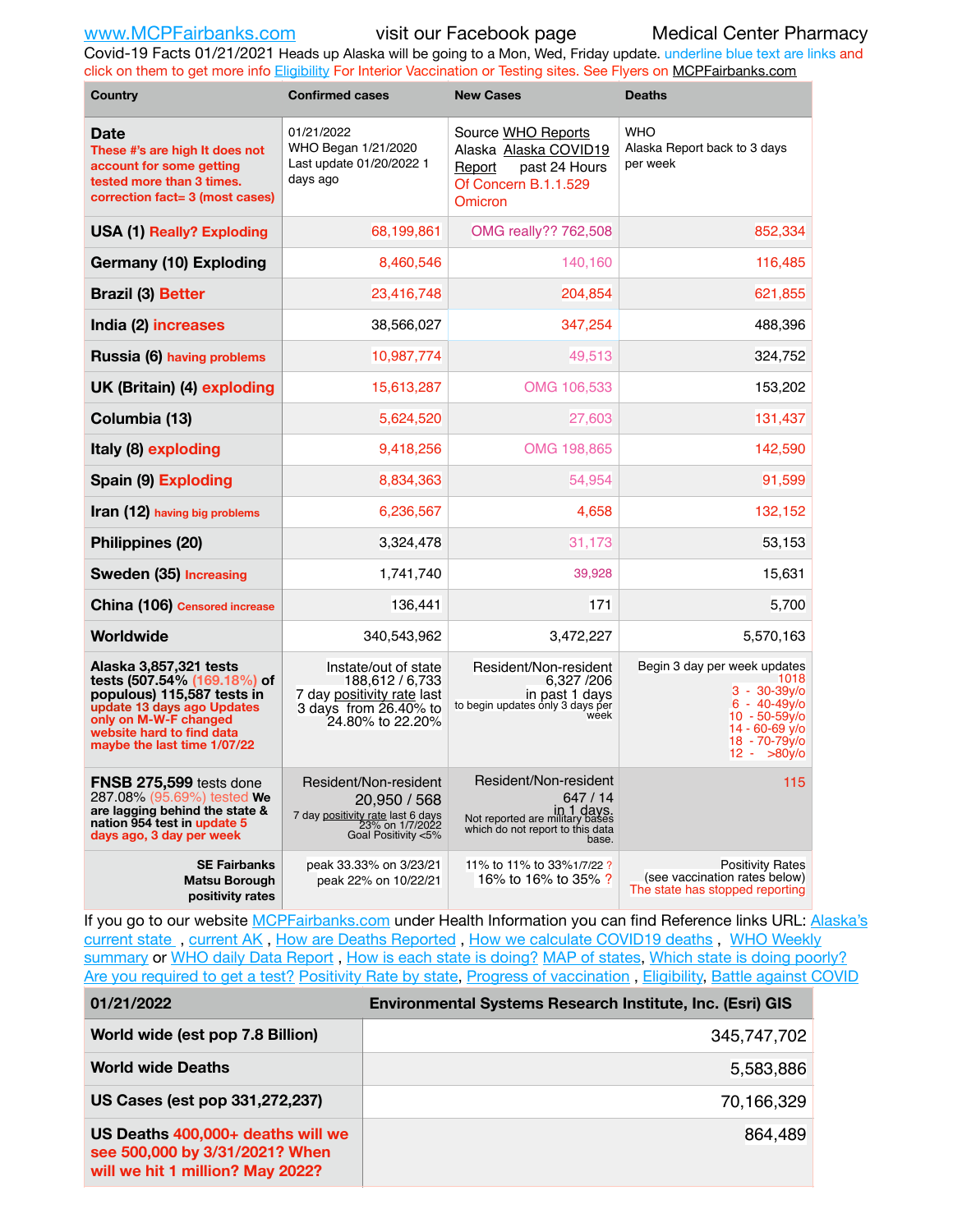Current worldwide concern are South Africa, Hungary, Austria, Germany, France, Spain,

Netherlands, Belgium, UK, and Canada.

Impact of COVID-19 on the US Healthcare system

Estimated US Population 331.3 million 423.97% (141.32%) have been tested (1.4 Billion tests have been run) Estimated 5% of US population will test positive for Covid-19 16.56 million (currently 70.2 Million (21.2%) that have tested positive vs Alaska (24.82%) we have currently tested an set 1.4 Billion based on 70.2 million that have tested positive discount some of these numbers by 67% to account for multiple testing of same person. If 8% will require hospitalization of the 16.56 million positive cases, we would need 1.325 million beds. Estimated by the American Hospital Association there are 800,000 staffed beds available.

The US has 2.8 hospital beds per 1000 our needs could be 56, China had 4.3, Italy 3.2, South Korea 12.3

The USNS Mercy and Comfort added Of these estimated to be admitted to ICU 860,000. to ICU beds

The US has 16,000 ICU beds we have 68,000-85,000 beds

US could need 299,000 beds with ventilators  $\sim$  16,000 ventilators

The Needs<br>2,000 staffed beds, not ICU

**Summation:** Estimated needs could be 1.325 million hospitalized beds for just COVID-19 patients alone. If positives represents 5% of test run, then approximately 1.4 Billion have been tested, we have no idea how many tests have been run or how many multiple tests conducted on the same person, resulting in 70.2 million positive tests run with 864,489 total deaths with 5,422 deaths in the past 1 days, ave 1,312/day. In AK, with 188,612 positive cases 24.82% of Alaska, 3,393 hospitalizations, and 1018 deaths. Hospitalization rate is 1.80% of those that test positive, Death Rate 1.80% overall or 30.00% of those hospitalized. Those >60 y/o represent 15% of positive cases, yet represent 80% of deaths. 885,246 vaccines given equal approximately 417,643 (54.95%) completed series and 467,603 (61.53%) vaccinated once of population, Booster 167,055 (21.98%). Normal ICU stay 5-7 days, estimated ICU stay for COVID-19 2-3 weeks and they could tie up a ventilator for that

length of time also, helping only 1/3 as many patients.

This is why we need to flatten the curve by social spacing and only essential travel.

Expected Death (these are just estimates based on other countries) if 5% of the US Population (16.56 million) test positive we are now at 29.137 million positive (8.8%) and if

1% die = 165,600 people

2% die = 311,200 people

3% die = 496,800 people

6% die = 993,600 people obviously we have passed the 1.325 million positive cases we are at 38.176465 million so if 5% of the US population (16.56 million) test positive and 6% of those die = 993,600 deaths if no vaccine, or if 3.09% (511,704) will die, but we are 11.5% of the population, we know 1.65% die or 631,809 people. World wide death rate of positive tests actually 1.62% This has dropped. The US is at 864,489 1.23% of those actually tested positive, due to Omicron, that is 448% lower death rate than when we started in 3/2020 , started at 6%. But we are slipping Death % have gone from 1.67 to 1.82% to 1.59 to 1.23%. There are 7.8 Billion people in the world 331.3 million live in the US (4.2% of the world's population) 20.29% have tested positive. The US deaths represents 15.48% of the world's death numbers and 20.29% of worldwide confirmed cases we should be at 4.2%. Interesting the US has access to the greatest health care in the world, yet experienced 1 death of 7 deaths worldwide or 15.42% of the worlds death yet represent only 4.2% of the population. What are we doing wrong?

In comparison to the flu in the US.

CDC Estimates. From 2010 to 2016, the flu-related death rate was between 12,000 and 56,000, with the highest season being 2012 to 2013 and the lowest being 2011 to 2012. Most deaths are caused by complications of the flu, including pneumonia or a secondary bacterial infection of the heart or brain. or 2,000 to 9,333 per year. In 2020 in the US has 19 million cases 180,000 hospitalized and 10,000 (0.052%) have died, typically it is 2% will die, compared to 1.23% with COVID19. 423.97% (US), 507.54% (Alaska), & 287.08% (Fbks) are still too few to protect us from future outbreaks. Experts feel that we need either need people to get infected with the virus and develop antibodies or get vaccinated to create immune antibodies to protect us, that we need >65% of the population to have positive antibody tests and preferably 70-90%, one expert felt they would not feel confident til >85% were positive, to give assurance (herd immunity) in order to go without masks and social distancing. NY City seems to have the highest number at 20%. Testing is so important. Currently we are testing at 66.54 Million tests per month. At this rate to test everyone once it will take 4.93 months or over 0.42 years. To test 3 times it would take 14.79 months or almost 1.23 years still from now

The [Flu](https://lnks.gd/l/eyJhbGciOiJIUzI1NiJ9.eyJidWxsZXRpbl9saW5rX2lkIjoxMDMsInVyaSI6ImJwMjpjbGljayIsImJ1bGxldGluX2lkIjoiMjAyMTAyMjYuMzYwNDA3NTEiLCJ1cmwiOiJodHRwczovL3d3dy5jZGMuZ292L2ZsdS93ZWVrbHkvb3ZlcnZpZXcuaHRtIn0.ePMA_hsZ-pTnhWSyg1gHvHWYTu2XceVOt0JejxvP1WE/s/500544915/br/98428119752-l) (Influenza kills approximately 1-2% of those infected ([1.6% positivity in Alaska](http://dhss.alaska.gov/dph/Epi/id/SiteAssets/Pages/influenza/trends/Snapshot.pdf) zero deaths for flu), SARS killed 800 people total, COVID19 appears to kill 1.23% (864.489) of those that test positive (21.20% of US COVID) or 38.5% less deadly than the flu and yet seems to be more contagious. (Seems to spread more readily) [Flu rates dropped from 300 to single digits this year](https://lnks.gd/l/eyJhbGciOiJIUzI1NiJ9.eyJidWxsZXRpbl9saW5rX2lkIjoxMDEsInVyaSI6ImJwMjpjbGljayIsImJ1bGxldGluX2lkIjoiMjAyMTAyMjYuMzYwNDA3NTEiLCJ1cmwiOiJodHRwOi8vZGhzcy5hbGFza2EuZ292L2RwaC9FcGkvaWQvUGFnZXMvaW5mbHVlbnphL2ZsdWluZm8uYXNweCJ9.oOe3nt2fww6XpsNhb4FZfmtPfPa-irGaldpkURBJhSo/s/500544915/br/98428119752-l) note the start of mask wearing impacted flu numbers. Alaska has 188,612 so far 20,950 in Fairbanks or 1 of every 9 of Alaskans, and with 115 of 1018 deaths 1 in 9, the first case was transient foreign airline crew member. Interesting, the Source of Alaska's SARS-Cov2 virus originated not from East Asia by travelers or the west coast (Washington where it was first observed) , but came from the east coast of the US, and they were inoculated first from Europe, accordingly from New York's Governor and CDC. Currently 41 Variants known, only 15 of major concern in the US. (Europe's (china's)) Primary, plus an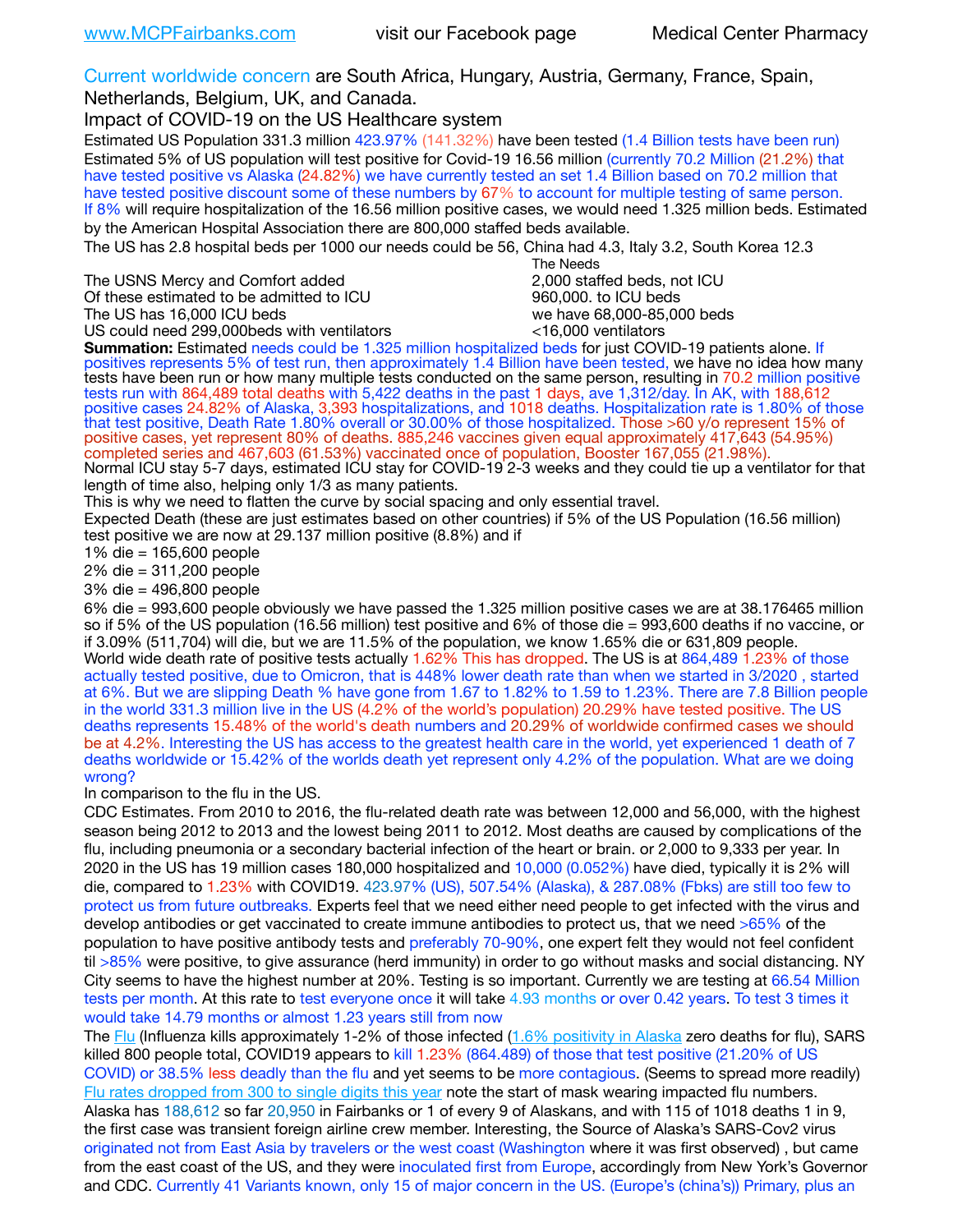[www.MCPFairbanks.com](http://www.MCPFairbanks.com) visit our Facebook page Medical Center Pharmacy

Ohio variant (COH.20G/501Y), California, [UK](https://www.cdc.gov/coronavirus/2019-ncov/transmission/variant-cases.html) (B.1.1.7), (7) South African (1.351), South African (Omicron B.1.1.529), India (Delta), Delta-Plus, Peru (Lambda(C.37)), Mu (Columbia) and (2) Brazil (P.1) Omicron, we have seen 7, Europe's (China) [variant,](https://www.webmd.com/lung/news/20210318/cdc-who-create-threat-levels-for-covid-variants?ecd=wnl_cvd_031921&ctr=wnl-cvd-031921&mb=kYbf7DsHb7YGjh/1RUkcAW0T6iorImAU1TDZh18RYs0=_Support_titleLink_2) UK, India (delta) now representing 4.6% was 97%% of new tests, now Omicron now 90.5%), Alaska so far, the last 6 in particular as they have a 50% increase in transmissibility vs 20% in the others over the China variant, the delta variant is 50% more transmissible than the UK (B.1.1.7)version, Omicron may be 500% more transmissible than delta, now Omicron (twice that of Delta)(2%). For the latest in [Variance](https://akvariants.github.io)  [issues in Alaska](https://akvariants.github.io). [Nationally Variant changes.](https://covid.cdc.gov/covid-data-tracker/#variant-proportions)

**Best practice protection** is good personal Hygiene do not touch eyes, nose, mouth, wash hands frequently for at least 20-30 seconds, before you touch your face, and observe personal spacing of 6-18 feet. Remove your shoes in your house, frequently clean surface areas, let the cleaner sit 15-20 sec before wiping off. **We are recommending to wear any kind of mask.**

Drug treatment is being researched, but as yet not been verified, only suggested, 2 in the wings. Best to isolate those sick and isolate those most susceptible (old and preconditioned with risk factors)

**Risk factors:** Cardiovascular disease (56.6%), Obesity (41.7%), Diabetes (33.8%), age >60, respiratory problems, especially smokers or those who vape, High Blood Pressure.

One episode in China, a man tested negative for 27 days before showing symptoms. So Isolation may want to be considered up to 4 weeks not just 10-14 days.

Italy 1 in 10 positive cases admitted to ICU due to Hypoxic failure requiring mechanical ventilation. In NY it was 1 in 7 that required hospitalization, of the 5700 hospitalized 2634 were discharged (79% (2081)) or added (21%(553)), 9 in 10 put on a ventilator died.

Public policy development and education is important.

### **How Long does Covid-19 stay on objects**

| Air (droplets in air, sneeze/cough)<br>Copper | up to 3 hours<br>4 hrs |                            |  |
|-----------------------------------------------|------------------------|----------------------------|--|
| skin (SARS-COV2)                              | 9.04 hrs               | (Influenza virus 1.82 Hrs) |  |
| droplets on skin (sneeze)                     | 11 hours               |                            |  |
| Cardboard (Amazon Box)                        | 24 hrs                 |                            |  |
| Plastic surfaces/Stainless Steel              | 72 hour                |                            |  |





## Updated graph numbers.

| Project outward      |                        |
|----------------------|------------------------|
| Exhalation can spray | 1.5 m $(4.9$ ft)       |
| spittle (droplets)   |                        |
| Coughing             | $2 \text{ m}$ (6.6 ft) |
| Sneeze               | 6 m (19.7 ft)          |
|                      |                        |

Development of immune response

Early viral testing tests to see if you currently have the virus.

Later antibody testing tells us if you have been exposed and survived. But does not tells us if you have immunities to the virus. We will need to have both tests done in order to open the community..

Viral Antigen and Viral RNA tells us you have the disease and can spread the disease and if you can or are currently sick. IgM (short term) and IgG (long term antibodies) tells us you have experienced the virus or had the vaccine, and got over it. You may be resistant if your [antibody levels](https://www.cdc.gov/coronavirus/2019-ncov/lab/resources/antibody-tests.html) are high enough. [Current](https://l.facebook.com/l.php?u=https://www.itv.com/news/2020-10-26/covid-19-antibody-levels-reduce-over-time-study-finds?fbclid=IwAR3Dapzh1qIH1EIOdUQI2y8THf7jfA4KBCaJz8Qg-8xe1YsrR4nsAHDIXSY&h=AT30nut8pkqp0heVuz5W2rT2WFFm-2Ab52BsJxZZCNlGsX58IpPkuVEPULbIUV_M16MAukx1Kwb657DPXxsgDN1rpOQ4gqBtQsmVYiWpnHPJo2RQsU6CPMd14lgLnQnFWxfVi6zvmw&__tn__=-UK-R&c%5B0%5D=AT1GaRAfR_nGAyqcn7TI1-PpvqOqEKXHnz6TDWvRStMnOSH7boQDvTiwTOc6VId9UES6LKiOmm2m88wKCoolkJyOFvakt2Z1Mw8toYWGGoWW23r0MNVBl7cYJXB_UOvGklNHaNnaNr1_S7NhT3BSykNOBg) View [of antibodies/immunity](https://www.livescience.com/antibodies.html)[.](https://www.itv.com/news/2020-10-26/covid-19-antibody-levels-reduce-over-time-study-finds) We have tested currently 423.97% (141.32%) of the Alaskan

population and over little over 507.54% (169.18%) of the US population, Alaska has stopped sharing numbers of tests done and positivity rates. Discount these numbers by 67% to reflect multiple testing of the same person. To be safe, we need at least 25% to see if we are making progress, [60%](https://www.jhsph.edu/covid-19/articles/achieving-herd-immunity-with-covid19.html) to [barely qualify](https://www.nature.com/articles/d41586-020-02948-4) to be safe, and [70-90%](https://www.mayoclinic.org/herd-immunity-and-coronavirus/art-20486808) to be assured we will not see a second wave of sickness. Some experts will [not feel safe til we are at 85%](https://www.bannerhealth.com/healthcareblog/teach-me/what-is-herd-immunity). See bottom of last page to see how and where in Alaska do we and each of the boroughs stack up, compared to other states and the nation.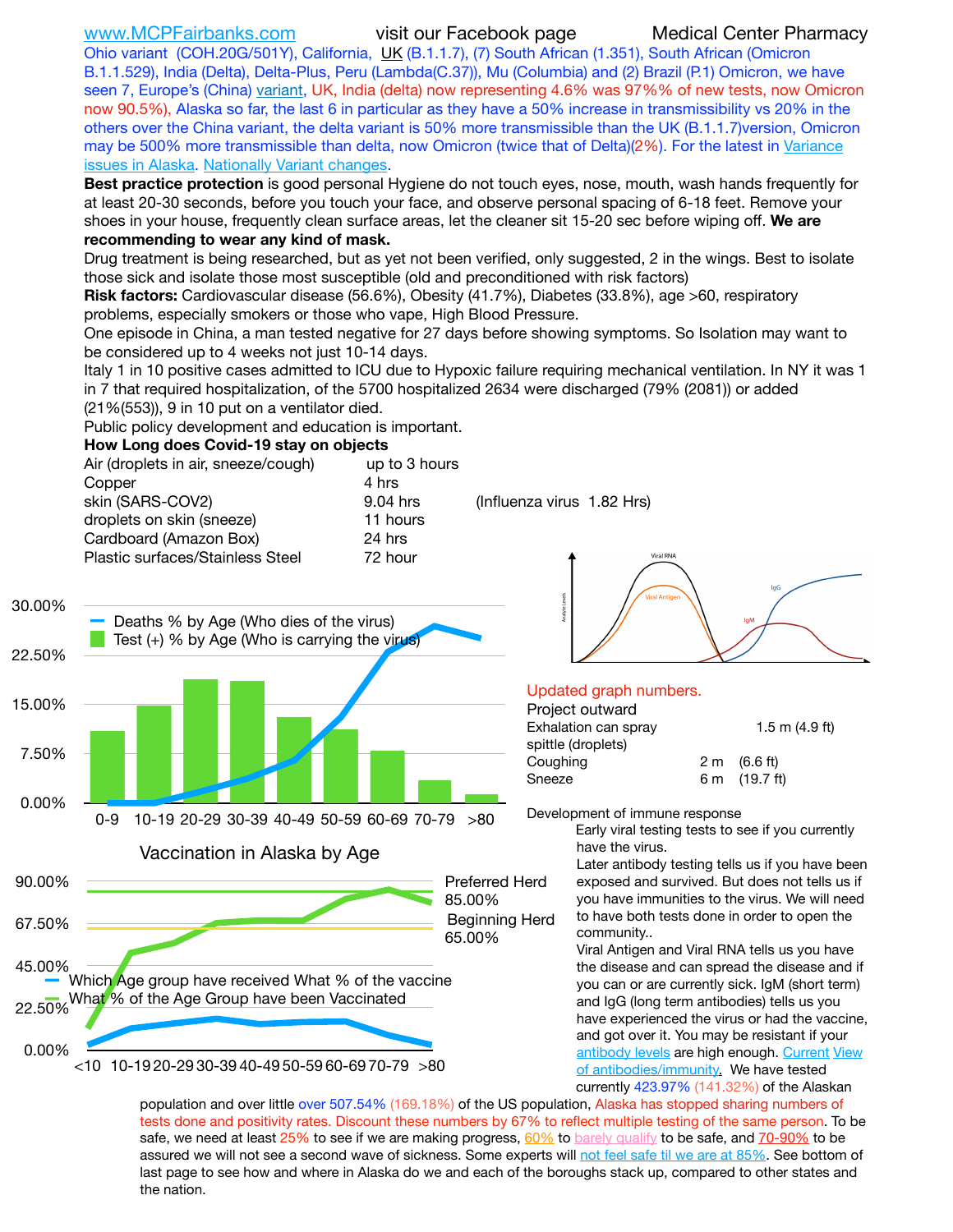Three types of clinical laboratory COVID-19 or SARS-CoV-2 tests are being developed: Molecular Gene sequencing (current method), Viral antigen (testing parts of the virus), Host antibody tests (serology). They detect the virus in different ways.

Mask & [Mask Usage:](https://www.nationalgeographic.com/history/2020/03/how-cities-flattened-curve-1918-spanish-flu-pandemic-coronavirus/) N95 filter out 95% of the particles in the air 3 microns in size or larger.

Mold sizes are about10-12 microns in size. Bacteria are larger, so is dust, Gas molecules and viruses are smaller. PM2.5 are 2.5 microns in size. So are smoke particles & air pollution in Fairbanks.

**Viruses** can be 1 micron in size, 0.3 micron in size, or 0.1 microns in size, so they **will pass right through**. **We recommend wearing any mask, the mask may provide up to 5 times the protection** ver **wearing no mask at all**. It still **does not protect** the wearer from contracting the infection, it **can inhibit** the spreading, something is **better than nothing at all**.

**Remember there is a clean side ( the side towards you) and a dirty side,** the side to the contaminated air is dirty. If you are COVID positive then this is reversed. When handling the mask, do not touch the dirty side and then touch your face, Wash properly your hands first after touching the dirty side before touching your face. If you are infected the dirty side is the inside surface of the mask.

Wash your homemade mask in hot water wash >133F (for at least 10 minutes) and rinse to sanitize with high heat >133F Plus and a weak bleach or peroxide (not Both) the mask. Daily if possible. If you are a

| Conflict                                                 | Combat<br><b>Death</b> | Past 1<br>days |
|----------------------------------------------------------|------------------------|----------------|
| <b>Revolutionary War</b>                                 | 8,000                  |                |
| Civil War                                                | 214,938                |                |
| World War I                                              | 53,402                 |                |
| World War II                                             | 291,557                |                |
| <b>Korean Conflict</b>                                   | 33,686                 |                |
| <b>Vietnam</b>                                           | 47,424                 |                |
| <b>Gulf War</b>                                          | 149                    |                |
| Afghanistan                                              | 1,833                  |                |
| Iraq                                                     | 3,836                  |                |
| 1918 Flu                                                 | 675,000                |                |
| 9/11 deaths                                              | 2,977                  |                |
| <b>COVID19 deaths</b><br>from 1/20/2020 to<br>01/21/2022 | 864,489                | 5,422          |

frontline health care provider with a

homemade fabric mask 2 hours. Do not touch the dirty side.

**Mask usage: 5/13/21 While the CDC** has changed it's recommendations for those who have gotten vaccinated to go mask free, except on Mass Transportation such as buses and airline, or when in crowded situations, like concerts.

Those that have not been vaccinated are still advised need to wear a mask, they are now the population at risk.

The risk has now increased for those nonvaccinated folks. They no longer have the masked people in the community to protect them. While those who have been vaccinated will not get sick or as sick. They can still pass, much more easily without the masks, the virus to those who have not been vaccinated to make them sick.

Therefore, it is even **more imperative** that those that have not been vaccinated, wear a mask to protect themselves, or get vaccinated. The sea of those with the potential to have the virus now are those <12  $y$ /o of age, those  $> 12y$ /o who have not been vaccinated, or those who have been vaccinated and are transitory carriers. Currently, this is about 50% of the US population and about 60% of the Alaskan population. And about 80% of all children under 18y/o at this moment.

**Alcohol solutions** should be 60-80% alcohol **70%** is optimal. **Keep wet and rub 30 seconds**, or Happy Birthday song sung 3 times. **Hydrogen peroxide diluted to 2%** or 4 teaspoonful per quart of water (20ml per 946ml) Bleach the same ratio **Vinegar and ammonia are good cleaning agents, but not disinfectants**. **Do not mix** any of these agents together, toxic fumes can result. **Disinfectants, in order to be effective**, should remain on the applied surface, to be cleaned moist **(wet) for 30 seconds to 4 minutes** depending on material. Caution may dissolve glue or adhesives or bleach and discolor items, check with manufacturers. Do not let it get inside electronic devices. UV (10 minutes), [UV light](http://www.docreviews.me/best-uv-boxes-2020/?fbclid=IwAR3bvFtXB48OoBBSvYvTEnKuHNPbipxM6jUo82QUSw9wckxjC7wwRZWabGw) only kills where it can see.

## **Myths**

Taking hot baths, using colloidal silver, eating garlic soup, gargling with bleach are not proven to be effective. We have already seen using chloroquine taking the wrong form in the wrong dose can be fatal, one death and one critically injured. (see Arizona couple after listening to the past-president)

**We have heard of all kinds of cures.** To date there is no curative or preventative treatments, only supportive therapy. At this point there is **no proof** that Quinine, zinc, Hydroxychloroquine, Chloroquine, Ivermectin, or Vitamin C or D works. As they say wives-tale at best, *irresponsible reporting most likely*. We have seen no information that they work. There have been ineffective dosing issues, over-dosing issues, permanently killing the senses of smell or taste, inappropriate usage, cardiac arrhythmias, and death from the usage of these agents have been reported.

The virus may die out with heat of summer, or cold weather, this is a myth, There are a couple of studies at show the virus can withstand 98F. We know the body tries to use up to 104F to potentiate our immune system, to kill viruses. Taking NSAID, Aspirin, Ach-Inhibitors, Arb's and you get the COVID-19 infection are not contraindicated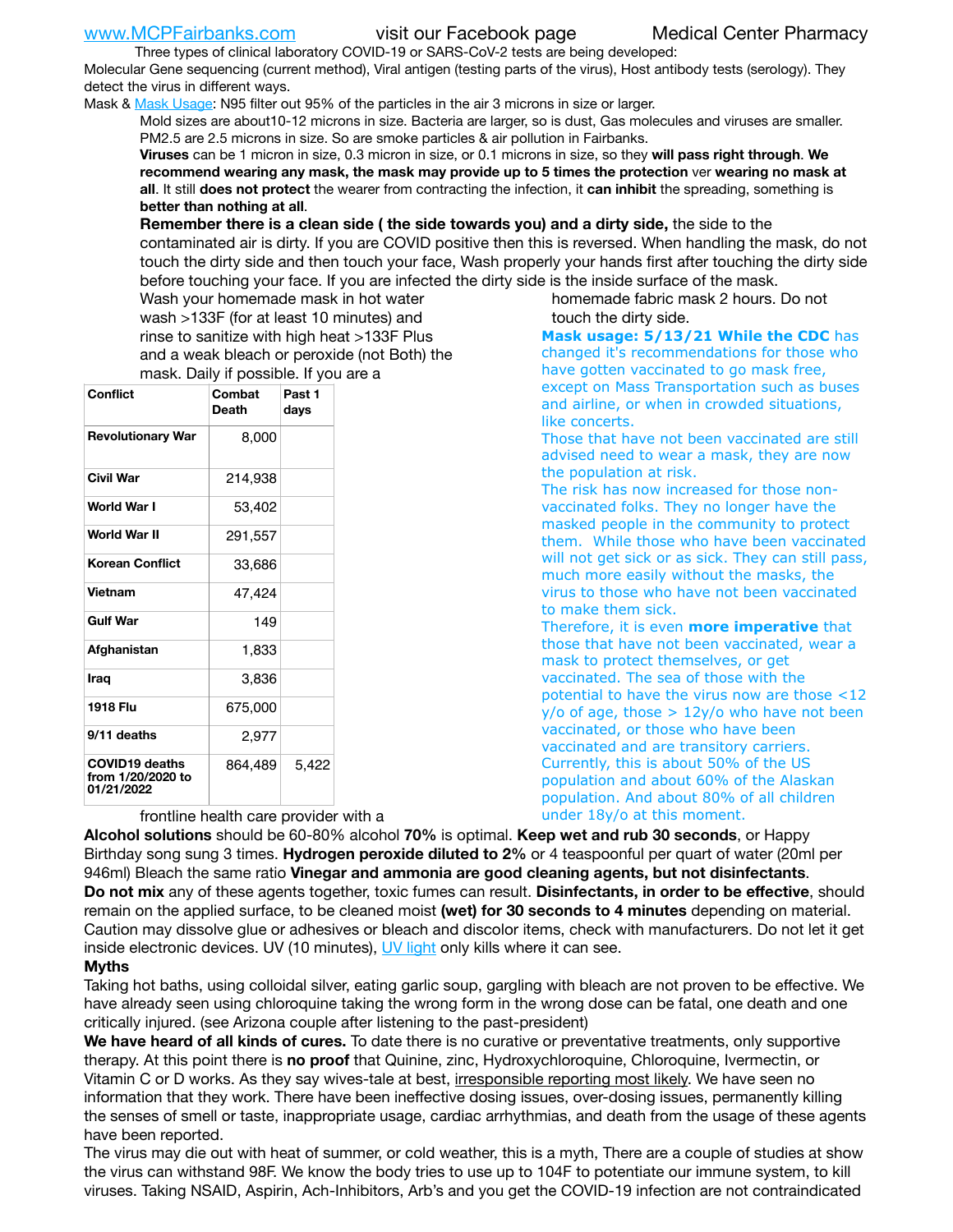[www.MCPFairbanks.com](http://www.MCPFairbanks.com) visit our Facebook page Medical Center Pharmacy

and no clinical evidence that says you should stop any of these classes of medications. It would be misguided and ill advised if you did so, In other words, Unless your doctor makes changes, keep taking your medications unless told to do otherwise.

**Vaccine Myths and Fake information:** There are no microchips, tracking devices, fetus tissue, at all in the vaccines. Vaccines will not and can not change your DNA., It can not change the fertility of men or women. It seems to be safe to the fetus and pregnant women. You should continue to wear a mask til we get to Herd Immunity levels, but can remove masks if you are outdoors, but not at concerts where you are close together. You should still get vaccinated complete series) even if you got COVID. If you have some of the co-morbidities, it is important that you do get vaccinated, the side effects of the vaccine will be milder and survivable than getting COVID. When you have questions, ask a pharmacist or your doctor.

As of 12/21/20, DHSS was aware of 11 reports regarding possible allergic reactions from Alaska's hospitals to CDC: Bartlett Regional Hospital (8), Providence Alaska (2) and Fairbanks Memorial Hospital (1). Two were identified as anaphylaxis and one of those resulted in hospitalization for ongoing monitoring. In the other three cases, symptoms were mild and not considered anaphylaxis. the hospitalized patient has been discharged and is doing well. The CDC said there appears to be no obvious geographic clustering of these reactions, nor was a specific production lot involved. People who experience anaphylaxis after the first dose should not receive a second dose, according to CDC recommendations.

For being one of the first states in that nation to start vaccinating, those <16y/o, we have slowed down vaccinations to where we are now way behind. More people are getting sick more frequently. Soon we will have more deaths. Due to vaccination resistance, Alaska has pushed itself into near last place, in the nation, as to when we will reach "herd immunity". This is the date when we can safely remove our masks and other restrictions.

Check our website [www.MCPFairbanks.com](http://www.MCPFairbanks.com) for the 13 testing sites in the interior of Alaska.

**Who is eligible now?** All Alaskans >5 y/o, can receive the Pfizer vaccine and those >16 y/o can receive all of the other vaccines, all visitors can get vaccinated. Johnson and Johnson, has been reinstated, but I would caution not to give it to women 12-50 years old. Booster available >16y/o. For details about eligibility, to find a



provider visit [covidvax.alaska.gov.](https://lnks.gd/l/eyJhbGciOiJIUzI1NiJ9.eyJidWxsZXRpbl9saW5rX2lkIjoxMDYsInVyaSI6ImJwMjpjbGljayIsImJ1bGxldGluX2lkIjoiMjAyMTAxMjguMzQwODU3NjEiLCJ1cmwiOiJodHRwOi8vZGhzcy5hbGFza2EuZ292L2RwaC9FcGkvaWQvUGFnZXMvQ09WSUQtMTkvdmFjY2luZS5hc3B4In0.-Xwhl42jAWOMS7ewfS85uxwrwjohCso3Sb81DuDKtxU/s/500544915/br/93796640171-l) for vaccination sites or call 1-907-646-3322 for questions

[covid19vaccine@alaska.gov](mailto:covid19vaccine@alaska.gov?subject=COVID19%20Vaccine%20questions) 9 am – 6:30 pm Monday - Friday and 9 am-4:30 pm Saturday and Sunday. You may be put on hold, but you will not need to leave a message for a return phone call if you call within business hours. Keep these tips in mind when scheduling. checkout our website [www.MCPFairbanks.com](http://www.MCPFairbanks.com) Please keep these tips in mind when scheduling. Be sure to keep and save your proof of vaccination cards as you may need it for travel purposes in the future.

Gao Fu, the director of the China Centers for Disease Control, admitted on 4/10/2021 that the country's vaccines don't exactly give Covid-19 a knockout blow. One study from Brazil found that the vaccine from the Chinese company Sinovac was 50.4% effective, compared to Pfizer's 97%. Fu said the government is looking for ways to boost effectiveness. Post Delta Expansion (November) without<br>the booster effectiveness rates for Pfizer and Moderma mRNA was down to 18.4% the booster brought it back up to 90%.

# Many Alaskans live with underlying health concerns

You can not change your age but you can affect change with other risk factors. Nov. 17, 2020 for more information check out [Alaska DHSS Insights](http://dhss.alaska.gov/dph/Epi/id/Pages/COVID-19/blog/20201117.aspx)

Epidemiologists within the Section of Chronic Disease Prevention and Health Promotion analyzed reports from about 8,500 randomly-selected Alaska adults who participated in the annual [Behavioral Risk Factor Surveillance System \(BRFSS\)](http://dhss.alaska.gov/dph/Chronic/Pages/brfss/default.aspx) telephone survey between 2016 and 2018. About 67% of Alaska adults — two out of three — have at least one of the following ongoing health concerns that have been shown to increase chances for serious illness from COVID-19:

- 46% of Alaska adults are current or former smokers
- 32% have obesity BMI >30.0
- 8% have type 1 or type 2 diabetes
- 6% have chronic obstructive pulmonary disease (COPD)
- 5% have heart disease or have had a heart attack
- 2% have chronic kidney disease

# **Older age and other health concerns can lead to COVID-19 complications**

The CDC lists other factors that increase chances for serious illness from COVID-19 infection. [Age is one of them](https://www.cdc.gov/coronavirus/2019-ncov/need-extra-precautions/older-adults.html). Even in the absence of any other risk factors, older age increases someone's chances of serious health problems related to COVID-19. In Alaska, about 15% of adults are ages 65 years or older. If you consider older age and underlying health conditions, 71% of Alaska adults are at increased risk for serious illness from COVID-19.